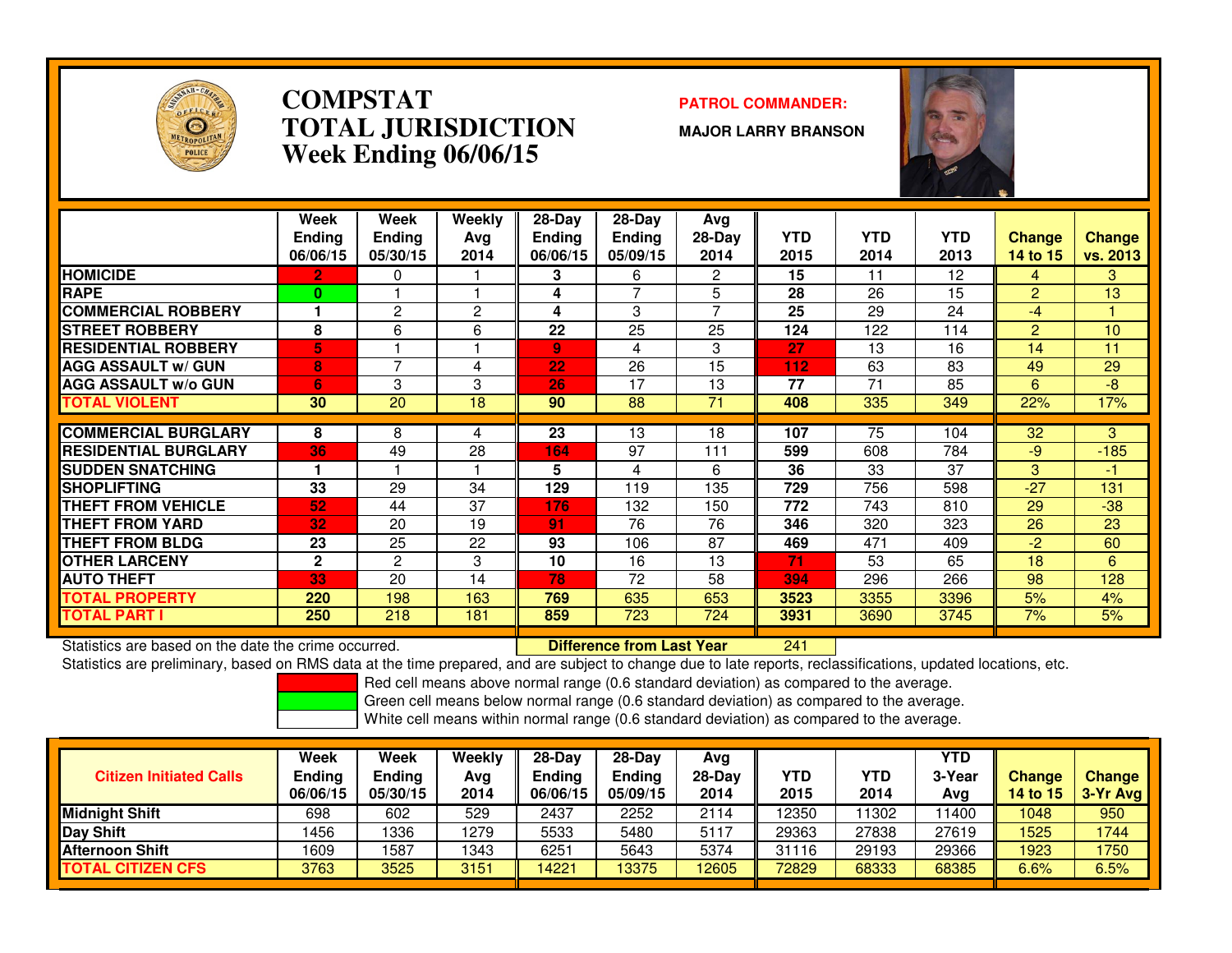

## **COMPSTAT PRECINCT COMMANDER: WEST CHATHAM PRECINCTWeek Ending 06/06/15**

**CAPT. CARL RAMEY**



|                             | Week<br><b>Ending</b><br>06/06/15 | Week<br><b>Ending</b><br>05/30/15 | Weekly<br>Ava<br>2014 | 28-Day<br><b>Ending</b><br>06/06/15 | 28-Day<br><b>Ending</b><br>05/09/15 | Avg<br>$28-Day$<br>2014 | <b>YTD</b><br>2015       | <b>YTD</b><br>2014 | <b>YTD</b><br>2013 | <b>Change</b><br>14 to 15 | <b>Change</b><br>vs. 2013 |
|-----------------------------|-----------------------------------|-----------------------------------|-----------------------|-------------------------------------|-------------------------------------|-------------------------|--------------------------|--------------------|--------------------|---------------------------|---------------------------|
| <b>HOMICIDE</b>             | 0                                 | $\mathbf{0}$                      | 0                     | 0                                   | $\Omega$                            | 0                       | $\mathbf{0}$             | $\mathbf{0}$       |                    | 0                         | $-1$                      |
| <b>RAPE</b>                 | 0                                 | $\Omega$                          | $\Omega$              |                                     | 3                                   |                         | $\overline{\phantom{a}}$ | 6                  | 3                  |                           | $\overline{4}$            |
| <b>COMMERCIAL ROBBERY</b>   | 0                                 | $\overline{2}$                    | $\Omega$              | $\mathbf{2}$                        |                                     |                         | 7                        | 4                  | 4                  | 3                         | 3                         |
| <b>STREET ROBBERY</b>       |                                   | 0                                 |                       |                                     | $\mathbf{0}$                        | 3                       | $\overline{\phantom{a}}$ | 10                 | 13                 | $-3$                      | $-6$                      |
| <b>RESIDENTIAL ROBBERY</b>  | 0                                 |                                   | $\Omega$              | $\overline{2}$                      |                                     |                         | 5                        | 6                  | 3                  | -1                        | $\overline{2}$            |
| <b>AGG ASSAULT w/ GUN</b>   |                                   |                                   | $\Omega$              | $\mathbf 2$                         | 3                                   |                         | 12                       | 5                  | 8                  | $\overline{7}$            | $\overline{4}$            |
| <b>AGG ASSAULT w/o GUN</b>  | $\overline{2}$                    | 0                                 | $\Omega$              | 7                                   | 3                                   | $\mathbf{2}$            | 18                       | 8                  | 11                 | 10                        | $\overline{7}$            |
| <b>TOTAL VIOLENT</b>        | 4                                 | 4                                 | $\overline{2}$        | 15                                  | 11                                  | 9                       | 56                       | 39                 | 43                 | 44%                       | 30%                       |
|                             |                                   |                                   |                       |                                     |                                     |                         |                          |                    |                    |                           |                           |
| <b>COMMERCIAL BURGLARY</b>  |                                   | 3                                 |                       | 4                                   | 4                                   | 4                       | 31                       | 15                 | 12                 | 16                        | 19                        |
| <b>RESIDENTIAL BURGLARY</b> | 11                                | 8                                 | 5                     | 31                                  | 16                                  | 21                      | 118                      | 109                | 123                | 9                         | $-5$                      |
| <b>SUDDEN SNATCHING</b>     |                                   | 0                                 | 0                     | 1                                   | $\Omega$                            |                         | 3                        | 2                  | $\Omega$           |                           | 3                         |
| <b>SHOPLIFTING</b>          | 7                                 | 2                                 | 5                     | 19                                  | 13                                  | 19                      | 93                       | 105                | 66                 | $-12$                     | $\overline{27}$           |
| <b>THEFT FROM VEHICLE</b>   | 5                                 | 7                                 | 6                     | 20                                  | 25                                  | 26                      | 122                      | 129                | 101                | $-7$                      | 21                        |
| <b>THEFT FROM YARD</b>      | 3                                 |                                   | 3                     | 12                                  | 16                                  | 12                      | 59                       | 60                 | 41                 | $-1$                      | 18                        |
| <b>THEFT FROM BLDG</b>      | 6                                 | $\overline{7}$                    | 3                     | 22                                  | 18                                  | 13                      | 85                       | $\overline{87}$    | $\overline{55}$    | $-2$                      | 30                        |
| <b>OTHER LARCENY</b>        | $\mathbf{0}$                      | 0                                 |                       | 1                                   | 4                                   | 3                       | 17                       | 13                 | $\overline{7}$     | 4                         | 10                        |
| <b>AUTO THEFT</b>           | 6'                                |                                   | 3                     | 8                                   | 21                                  | 12                      | 78                       | 53                 | 40                 | 25                        | 38                        |
| <b>TOTAL PROPERTY</b>       | 39                                | 29                                | 28                    | 118                                 | 117                                 | 111                     | 606                      | 573                | 445                | 6%                        | 36%                       |
| <b>TOTAL PART I</b>         | 43                                | 33                                | 30                    | 133                                 | 128                                 | 121                     | 662                      | 612                | 488                | 8%                        | 36%                       |

Statistics are based on the date the crime occurred. **Difference from Last Year** 

Statistics are based on the date the crime occurred. The time prepared, and are subject to change due to late reports, reclassifications, updated locations, etc.<br>Statistics are preliminary, based on RMS data at the time pr

Red cell means above normal range (0.6 standard deviation) as compared to the average.

Green cell means below normal range (0.6 standard deviation) as compared to the average.

| <b>Citizen Initiated Calls</b> | Week<br><b>Ending</b><br>06/06/15 | <b>Week</b><br><b>Ending</b><br>05/30/15 | Weekly<br>Avg<br>2014 | 28-Day<br><b>Ending</b><br>06/06/15 | $28-Day$<br><b>Ending</b><br>05/09/15 | Avg<br>28-Dav<br>2014 | YTD<br>2015 | <b>YTD</b><br>2014 | YTD<br>3-Year<br>Avg | <b>Change</b><br>14 to 15 | <b>Change</b><br>3-Yr Avg |
|--------------------------------|-----------------------------------|------------------------------------------|-----------------------|-------------------------------------|---------------------------------------|-----------------------|-------------|--------------------|----------------------|---------------------------|---------------------------|
| <b>Midnight Shift</b>          | 113                               | .17                                      | 107                   | 446                                 | 448                                   | 429                   | 2404        | 2249               | 2237                 | 155                       | 167                       |
| <b>Day Shift</b>               | 306                               | 266                                      | 264                   | 1167                                | 147                                   | 1055                  | 6187        | 5716               | 5709                 | 471                       | 478                       |
| <b>Afternoon Shift</b>         | 363                               | 342                                      | 279                   | 1338                                | 1213                                  | 1115                  | 6455        | 6100               | 6057                 | 355                       | 398                       |
| <b>TOTAL CITIZEN CFS</b>       | 782                               | 782                                      | 650                   | 2951                                | 2808                                  | 2599                  | 15046       | 4065               | 14003                | $7.0\%$                   | 7.4%                      |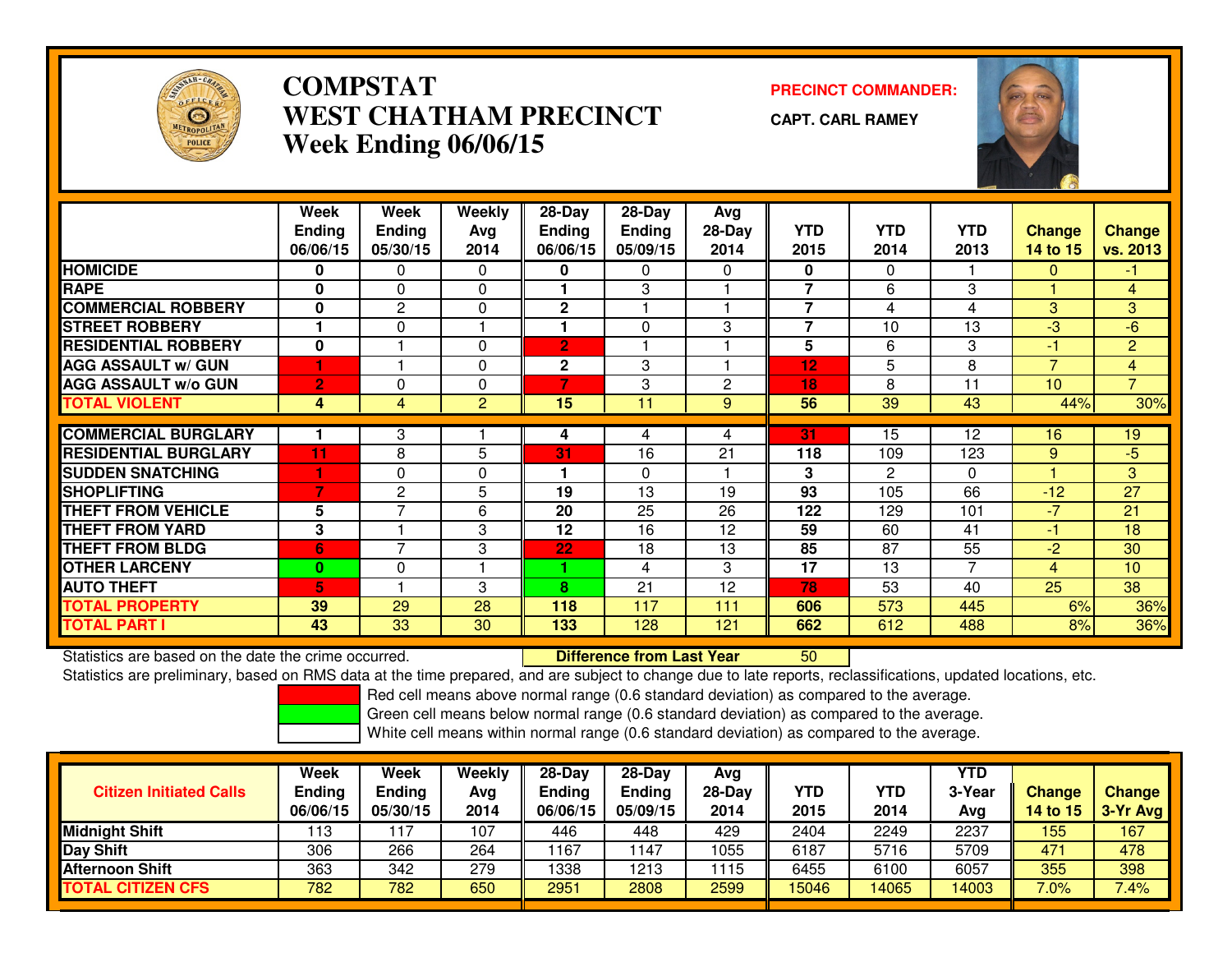

## **COMPSTAT PRECINCT COMMANDER: DOWNTOWN PRECINCTWeek Ending 06/06/15**

**CAPT. Ben Herron**



|                             | Week<br><b>Ending</b><br>06/06/15 | Week<br><b>Ending</b><br>05/30/15 | Weekly<br>Ava<br>2014 | $28-Day$<br><b>Ending</b><br>06/06/15 | $28$ -Day<br><b>Ending</b><br>05/09/15 | Avg<br>$28-Day$<br>2014 | <b>YTD</b><br>2015 | <b>YTD</b><br>2014 | <b>YTD</b><br>2013 | <b>Change</b><br>14 to 15 | <b>Change</b><br>vs. 2013 |
|-----------------------------|-----------------------------------|-----------------------------------|-----------------------|---------------------------------------|----------------------------------------|-------------------------|--------------------|--------------------|--------------------|---------------------------|---------------------------|
| <b>HOMICIDE</b>             | 0                                 | 0                                 | 0                     |                                       |                                        |                         | $\mathbf{2}$       |                    | 4                  |                           | $-2$                      |
| <b>RAPE</b>                 | $\bf{0}$                          | $\Omega$                          | 0                     | $\bf{0}$                              |                                        |                         | $\overline{7}$     | 3                  | 4                  | 4                         | 3                         |
| <b>COMMERCIAL ROBBERY</b>   | 0                                 | 0                                 | $\Omega$              | 0                                     |                                        |                         | 3                  | 4                  | 2                  | -1                        |                           |
| <b>STREET ROBBERY</b>       | 3                                 |                                   | $\mathbf{2}$          | 8                                     | 11                                     | $\overline{7}$          | 40                 | 27                 | 44                 | 13                        | $-4$                      |
| <b>RESIDENTIAL ROBBERY</b>  |                                   | 0                                 | $\Omega$              | $\overline{2}$                        | 2                                      | $\Omega$                | 5                  | 0                  | 4                  | 5                         |                           |
| <b>AGG ASSAULT w/ GUN</b>   | $\mathbf{0}$                      |                                   |                       | 3                                     | 4                                      | 3                       | 20                 | 13                 | 20                 | $\overline{7}$            | $\Omega$                  |
| <b>AGG ASSAULT w/o GUN</b>  | $\overline{2}$                    |                                   |                       | 6                                     | 4                                      | 3                       | 15                 | 21                 | 19                 | $-6$                      | $-4$                      |
| <b>TOTAL VIOLENT</b>        | 6                                 | 3                                 | 4                     | 20                                    | 24                                     | 16                      | 92                 | 69                 | 97                 | 33%                       | $-5%$                     |
|                             |                                   |                                   |                       |                                       |                                        |                         |                    |                    |                    |                           |                           |
| <b>COMMERCIAL BURGLARY</b>  | 0                                 |                                   |                       | $\mathbf{2}$                          |                                        | 3                       | 10                 | 14                 | 10                 | $-4$                      | $\Omega$                  |
| <b>RESIDENTIAL BURGLARY</b> | 0                                 | 10                                | 3                     | 16                                    | 6                                      | 11                      | 53                 | 47                 | $\overline{77}$    | 6                         | $-24$                     |
| <b>SUDDEN SNATCHING</b>     | 0                                 | 0                                 |                       |                                       | 3                                      | 2                       | 17                 | 10                 | 19                 | $\overline{7}$            | $-2$                      |
| <b>SHOPLIFTING</b>          | $\overline{2}$                    | 2                                 | 4                     | 16                                    | 14                                     | 18                      | 93                 | 104                | 70                 | $-11$                     | 23                        |
| <b>THEFT FROM VEHICLE</b>   | 5.                                | 7                                 | 9                     | 29                                    | 29                                     | 36                      | 155                | 190                | 162                | $-35$                     | $-7$                      |
| THEFT FROM YARD             | 9                                 | 4                                 | 5                     | 22                                    | 10                                     | 21                      | 82                 | 90                 | 102                | $-8$                      | $-20$                     |
| <b>THEFT FROM BLDG</b>      | 3                                 | 3                                 | 5                     | 13                                    | 20                                     | 21                      | 98                 | 112                | $\overline{73}$    | $-14$                     | 25                        |
| <b>OTHER LARCENY</b>        | $\mathbf{0}$                      |                                   |                       | 3                                     | 2                                      | $\overline{2}$          | 9                  | 6                  | 17                 | 3                         | -8                        |
| <b>AUTO THEFT</b>           | 8                                 | 6                                 | 3                     | 20                                    | 15                                     | 11                      | 73                 | 51                 | 47                 | 22                        | 26                        |
| TOTAL PROPERTY              | 27                                | 34                                | 31                    | 122                                   | 100                                    | 125                     | 590                | 624                | 577                | $-5%$                     | 2%                        |
| <b>TOTAL PART I</b>         | 33                                | 37                                | 35                    | 142                                   | 124                                    | 141                     | 682                | 693                | 674                | $-2%$                     | 1%                        |

Statistics are based on the date the crime occurred. **Difference from Last Year** 

Statistics are based on the date the crime occurred.<br>Statistics are preliminary, based on RMS data at the time prepared, and are subject to change due to late reports, reclassifications, updated locations, etc.

Red cell means above normal range (0.6 standard deviation) as compared to the average.

Green cell means below normal range (0.6 standard deviation) as compared to the average.

| <b>Citizen Initiated Calls</b> | Week<br><b>Ending</b><br>06/06/15 | Week<br><b>Ending</b><br>05/30/15 | Weekly<br>Avg<br>2014 | 28-Day<br><b>Ending</b><br>06/06/15 | 28-Day<br><b>Ending</b><br>05/09/15 | Avg<br>$28-Day$<br>2014 | YTD<br>2015 | YTD<br>2014 | <b>YTD</b><br>3-Year<br>Avg | <b>Change</b><br><b>14 to 15</b> | <b>Change</b><br>$3-Yr$ Avg |
|--------------------------------|-----------------------------------|-----------------------------------|-----------------------|-------------------------------------|-------------------------------------|-------------------------|-------------|-------------|-----------------------------|----------------------------------|-----------------------------|
| Midnight Shift                 | 155                               | 15                                | 114                   | 490                                 | 508                                 | 457                     | 2605        | 2526        | 2515                        | 79                               | 90                          |
| Day Shift                      | 247                               | 241                               | 223                   | 945                                 | 989                                 | 891                     | 5217        | 4773        | 4869                        | 444                              | 348                         |
| <b>Afternoon Shift</b>         | 275                               | 284                               | 244                   | 1107                                | 998                                 | 976                     | 5656        | 5315        | 5326                        | 341                              | 330                         |
| <b>TOTAL CITIZEN CFS</b>       | 677                               | 640                               | 581                   | 2542                                | 2495                                | 2324                    | 13478       | 12614       | 12710                       | 6.8%                             | 6.0%                        |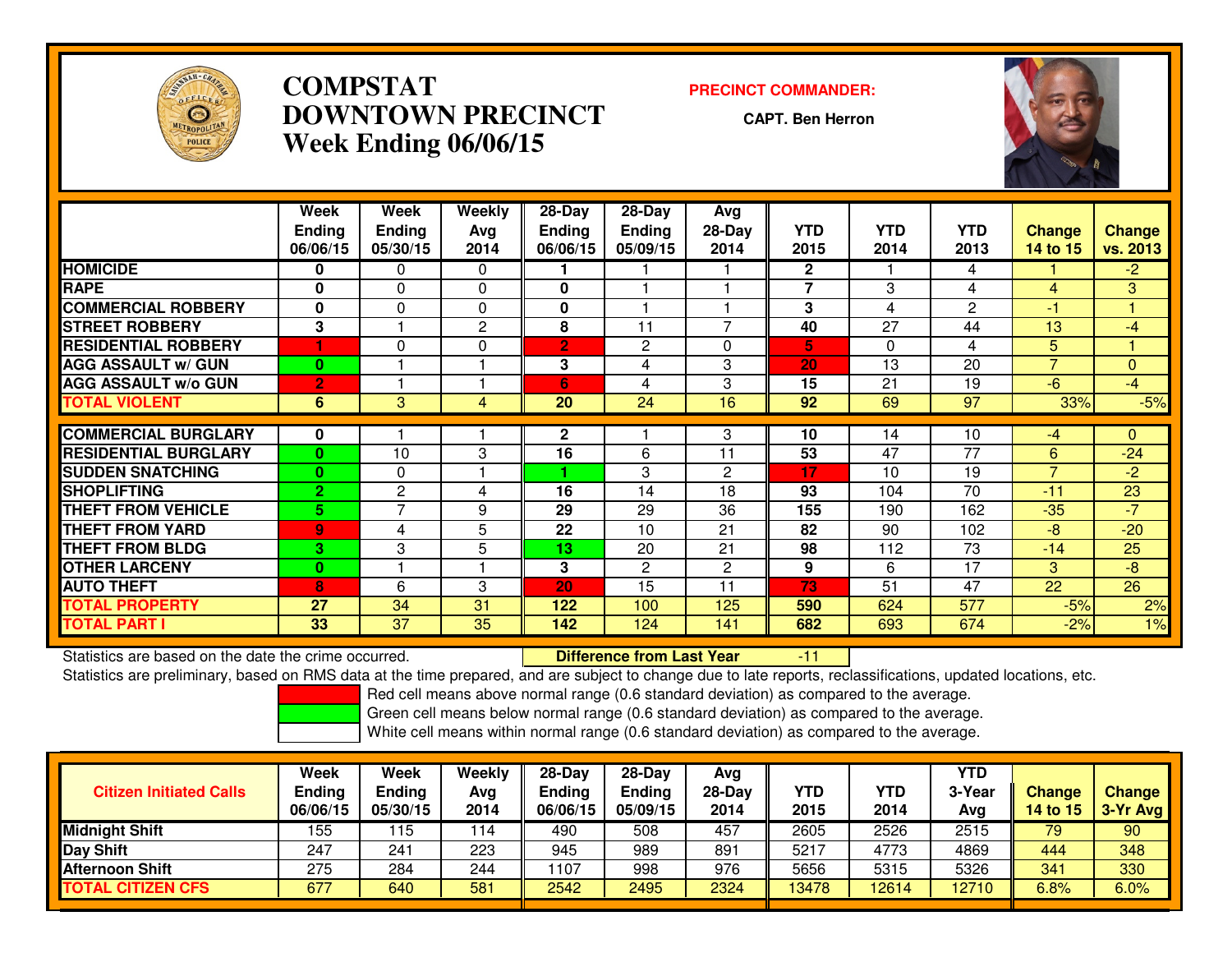

## **COMPSTATCENTRAL PRECINCT Week Ending 06/06/15**

# **PRECINCT COMMANDER:**



|                             | Week          | Week           | <b>Weekly</b>  | 28-Day         | 28-Day   | Avg      |              |            |            |                |                |
|-----------------------------|---------------|----------------|----------------|----------------|----------|----------|--------------|------------|------------|----------------|----------------|
|                             | <b>Ending</b> | <b>Ending</b>  | Avg            | <b>Ending</b>  | Ending   | $28-Day$ | <b>YTD</b>   | <b>YTD</b> | <b>YTD</b> | <b>Change</b>  | <b>Change</b>  |
|                             | 06/06/15      | 05/30/15       | 2014           | 06/06/15       | 05/09/15 | 2014     | 2015         | 2014       | 2013       | 14 to 15       | vs. 2013       |
| <b>HOMICIDE</b>             |               | 0              | $\mathbf{0}$   |                | 4        |          | 7            | 7          | 3          | $\Omega$       | 4              |
| <b>RAPE</b>                 | 0             | 0              | 0              |                | $\Omega$ |          | 5            | 8          | 3          | -3             | $\overline{2}$ |
| <b>COMMERCIAL ROBBERY</b>   | $\mathbf{0}$  | 0              | $\Omega$       |                | $\Omega$ |          | 3            | 8          | 5          | -5             | $-2$           |
| <b>STREET ROBBERY</b>       | 3             | 3              | 2              | 9              | 8        | 8        | 39           | 47         | 28         | -8             | 11             |
| <b>RESIDENTIAL ROBBERY</b>  | $\bf{0}$      | $\Omega$       | $\Omega$       | $\bf{0}$       |          | 0        | $\mathbf{2}$ | 0          | 3          | $\overline{2}$ | -1             |
| <b>AGG ASSAULT w/ GUN</b>   | 3             | $\mathbf{2}$   | $\overline{2}$ | $\overline{7}$ | 8        | 6        | 39           | 25         | 25         | 14             | 14             |
| <b>AGG ASSAULT w/o GUN</b>  |               | 0              |                | 5              |          | 3        | 17           | 17         | 28         | $\Omega$       | $-11$          |
| <b>TOTAL VIOLENT</b>        | 8             | 5              | 5              | 24             | 22       | 21       | 112          | 112        | 95         | 0%             | 18%            |
|                             |               |                |                |                |          |          |              |            |            |                |                |
| <b>COMMERCIAL BURGLARY</b>  | $\mathbf{2}$  | 4              |                | 10             | 4        | 4        | 36           | 17         | 36         | 19             | $\mathbf{0}$   |
| <b>RESIDENTIAL BURGLARY</b> | 10            | 17             | 9              | 52             | 33       | 34       | 172          | 193        | 214        | $-21$          | $-42$          |
| <b>SUDDEN SNATCHING</b>     | 0             | 0              | $\Omega$       | $\bf{0}$       | $\Omega$ |          | 5            | 5          | 6          | $\Omega$       | -1             |
| <b>SHOPLIFTING</b>          |               | $\overline{2}$ | 2              | 6              | 8        | 8        | 39           | 47         | 43         | -8             | $-4$           |
| <b>THEFT FROM VEHICLE</b>   | 18            | 13             | 9              | 63             | 37       | 36       | 236          | 177        | 188        | 59             | 48             |
| <b>THEFT FROM YARD</b>      | 8             | 8              | 5              | 27             | 18       | 20       | 87           | 75         | 80         | 12             | $\overline{7}$ |
| <b>THEFT FROM BLDG</b>      | 4             |                | 4              | 15             | 16       | 18       | 82           | 92         | 95         | $-10$          | $-13$          |
| <b>OTHER LARCENY</b>        |               |                |                | $\mathbf{2}$   | 3        | 2        | 21           | 4          | 11         | 17             | 10             |
| <b>AUTO THEFT</b>           | 8             | 5              | 4              | 23             | 14       | 17       | 106          | 106        | 71         | $\Omega$       | 35             |
| <b>TOTAL PROPERTY</b>       | 52            | 51             | 35             | 198            | 133      | 141      | 784          | 716        | 744        | 9%             | 5%             |
| <b>TOTAL PART I</b>         | 60            | 56             | 40             | 222            | 155      | 162      | 896          | 828        | 839        | 8%             | 7%             |

Statistics are based on the date the crime occurred. **Difference from Last Year** 

<sup>68</sup>

Statistics are preliminary, based on RMS data at the time prepared, and are subject to change due to late reports, reclassifications, updated locations, etc.

Red cell means above normal range (0.6 standard deviation) as compared to the average.

Green cell means below normal range (0.6 standard deviation) as compared to the average.

| <b>Citizen Initiated Calls</b> | Week<br>Ending<br>06/06/15 | <b>Week</b><br>Ending<br>05/30/15 | Weekly<br>Avg<br>2014 | 28-Day<br>Endina<br>06/06/15 | $28-Day$<br><b>Ending</b><br>05/09/15 | Avg<br>28-Day<br>2014 | YTD<br>2015 | <b>YTD</b><br>2014 | YTD<br>3-Year<br>Avg | <b>Change</b><br>14 to 15 | <b>Change</b><br>$3-Yr$ Avg |
|--------------------------------|----------------------------|-----------------------------------|-----------------------|------------------------------|---------------------------------------|-----------------------|-------------|--------------------|----------------------|---------------------------|-----------------------------|
| Midnight Shift                 | 168                        | .45                               | 116                   | 599                          | 456                                   | 463                   | 2791        | 2436               | 2507                 | 355                       | 284                         |
| Day Shift                      | 313                        | 297                               | 268                   | 1186                         | 1148                                  | 1074                  | 6050        | 5930               | 5601                 | 120                       | 449                         |
| <b>Afternoon Shift</b>         | 334                        | 355                               | 274                   | 1324                         | 1231                                  | 1098                  | 6535        | 5999               | 6136                 | 536                       | 399                         |
| <b>TOTAL CITIZEN CFS</b>       | 815                        | 797                               | 659                   | 3109                         | 2835                                  | 2635                  | 15376       | 14365              | 14244                | 7.0%                      | 7.9%                        |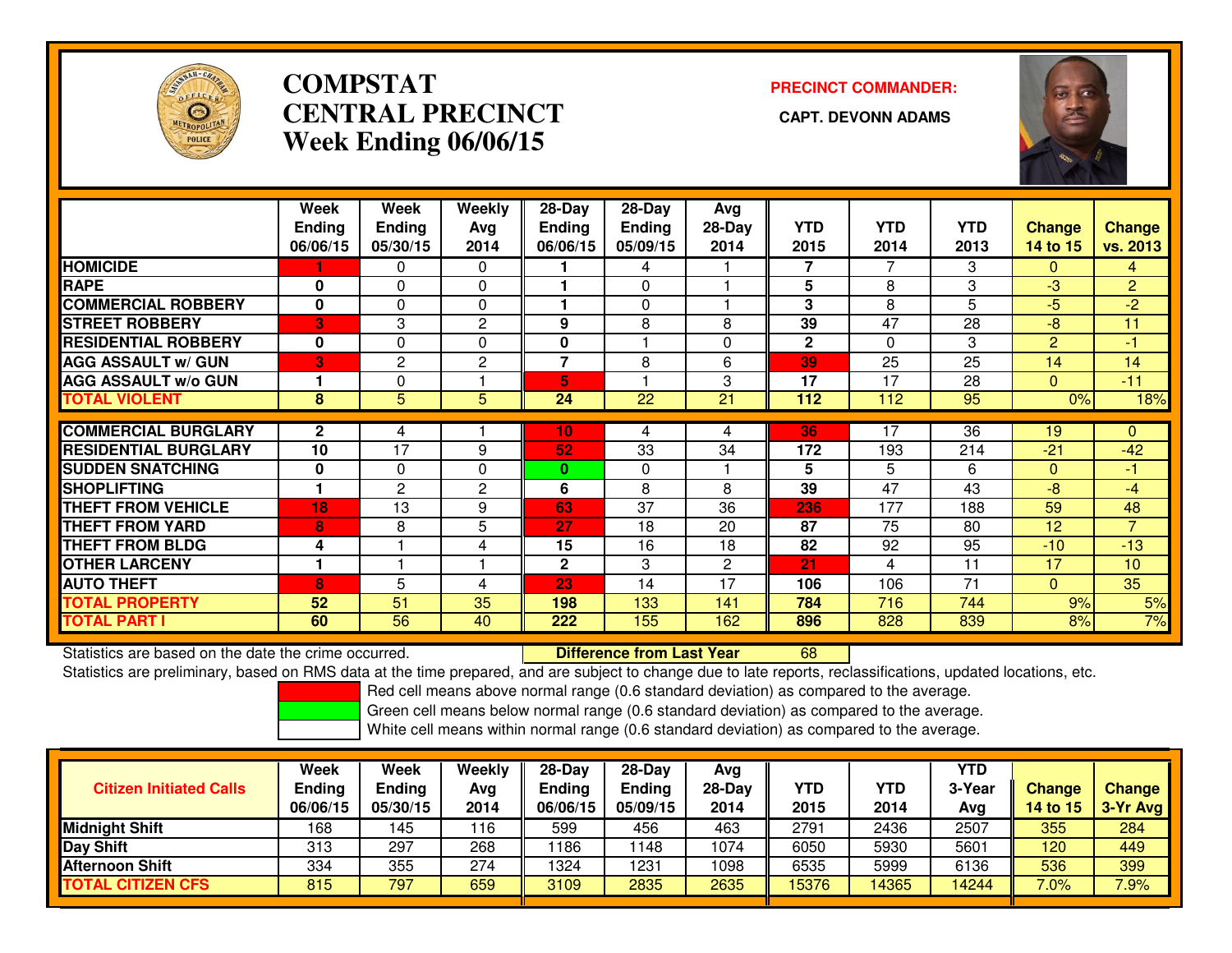

## **COMPSTAT PRECINCT COMMANDER: SOUTHSIDE PRECINCT CAPT. TERRY SHOOPWeek Ending 06/06/15**



|                             | Week<br><b>Ending</b><br>06/06/15 | Week<br><b>Ending</b><br>05/30/15 | Weekly<br>Avg<br>2014 | $28 - Day$<br><b>Ending</b><br>06/06/15 | $28 - Day$<br>Ending<br>05/09/15 | Avg<br>$28-Day$<br>2014 | <b>YTD</b><br>2015 | YTD.<br>2014   | <b>YTD</b><br>2013 | <b>Change</b><br>14 to 15 | <b>Change</b><br>vs. 2013 |
|-----------------------------|-----------------------------------|-----------------------------------|-----------------------|-----------------------------------------|----------------------------------|-------------------------|--------------------|----------------|--------------------|---------------------------|---------------------------|
| <b>HOMICIDE</b>             |                                   | 0                                 | 0                     |                                         | $\mathbf{0}$                     | 0                       | $\mathbf{2}$       |                | 2                  |                           | $\mathbf{0}$              |
| <b>RAPE</b>                 | 0                                 |                                   | 0                     |                                         | $\overline{2}$                   |                         | 5                  | $\overline{2}$ | 2                  | 3                         | 3                         |
| <b>COMMERCIAL ROBBERY</b>   | $\mathbf{0}$                      | $\Omega$                          |                       | $\bf{0}$                                | $\Omega$                         | 3                       | 5                  | 9              | $\overline{ }$     | -4                        | $-2$                      |
| <b>STREET ROBBERY</b>       |                                   |                                   |                       | 3                                       | 4                                | 4                       | 19                 | 21             | 10                 | $-2$                      | 9                         |
| <b>RESIDENTIAL ROBBERY</b>  | 4                                 | $\Omega$                          | $\mathbf 0$           | 4                                       | $\Omega$                         |                         | 9                  | 5              | $\overline{c}$     | $\overline{4}$            | $\overline{7}$            |
| <b>AGG ASSAULT w/ GUN</b>   | $\overline{2}$                    |                                   | $\Omega$              | 4                                       |                                  |                         | 9                  | 4              | 8                  | 5                         |                           |
| <b>AGG ASSAULT w/o GUN</b>  | 0                                 | $\Omega$                          | $\Omega$              |                                         | 5                                | 2                       | 12                 | 8              | 17                 | 4                         | $-5$                      |
| <b>TOTAL VIOLENT</b>        | 8                                 | 3                                 | 3                     | 14                                      | 12                               | 11                      | 61                 | 50             | 48                 | 22%                       | 27%                       |
|                             |                                   |                                   |                       |                                         |                                  |                         |                    |                |                    |                           |                           |
| <b>COMMERCIAL BURGLARY</b>  |                                   | 0                                 |                       | 3                                       | 4                                | 3                       | 21                 | 17             | 28                 | 4                         | $-7$                      |
| <b>RESIDENTIAL BURGLARY</b> | 6                                 | 6                                 | 5                     | 30                                      | 17                               | 18                      | 126                | 103            | 169                | 23                        | $-43$                     |
| <b>SUDDEN SNATCHING</b>     | $\bf{0}$                          |                                   | $\Omega$              | $\overline{2}$                          |                                  |                         | 8                  | 7              | 6                  |                           | $\overline{2}$            |
| <b>SHOPLIFTING</b>          | 14                                | 17                                | 13                    | 55                                      | 57                               | 51                      | 310                | 305            | 283                | 5                         | 27                        |
| THEFT FROM VEHICLE          | $\overline{7}$                    | 9                                 | $\overline{7}$        | 34                                      | 25                               | 27                      | 144                | 127            | 192                | 17                        | $-48$                     |
| <b>THEFT FROM YARD</b>      | 3                                 | 3                                 | $\mathbf{2}$          | 9                                       | 16                               | 9                       | 55                 | 46             | 43                 | 9                         | 12                        |
| <b>THEFT FROM BLDG</b>      | 5                                 | 6                                 | 4                     | 19                                      | 30                               | 17                      | 103                | 75             | 107                | 28                        | $-4$                      |
| <b>OTHER LARCENY</b>        | 0                                 | $\mathbf 0$                       |                       |                                         | 4                                | $\overline{2}$          | 12                 | 13             | 20                 | $-1$                      | -8                        |
| <b>AUTO THEFT</b>           | 4                                 | 3                                 | $\overline{2}$        | 11                                      | 15                               | 8                       | 79                 | 41             | 57                 | 38                        | 22                        |
| <b>TOTAL PROPERTY</b>       | 40                                | 45                                | 34                    | 164                                     | 169                              | 136                     | 858                | 734            | 905                | 17%                       | $-5%$                     |
| <b>TOTAL PART I</b>         | 48                                | 48                                | 37                    | 178                                     | 181                              | 148                     | 919                | 784            | 953                | 17%                       | $-4%$                     |

Statistics are based on the date the crime occurred. **Difference from Last Year** 

<sup>135</sup>

Statistics are preliminary, based on RMS data at the time prepared, and are subject to change due to late reports, reclassifications, updated locations, etc.

Red cell means above normal range (0.6 standard deviation) as compared to the average.

Green cell means below normal range (0.6 standard deviation) as compared to the average.

| <b>Citizen Initiated Calls</b> | Week<br><b>Ending</b><br>06/06/15 | <b>Week</b><br>Ending<br>05/30/15 | Weekly<br>Avg<br>2014 | $28-Day$<br>Ending<br>06/06/15 | $28-Dav$<br><b>Ending</b><br>05/09/15 | Ava<br>$28-Day$<br>2014 | YTD<br>2015 | YTD<br>2014 | YTD<br>3-Year<br>Avg | <b>Change</b><br>14 to 15 | <b>Change</b><br>3-Yr Avg |
|--------------------------------|-----------------------------------|-----------------------------------|-----------------------|--------------------------------|---------------------------------------|-------------------------|-------------|-------------|----------------------|---------------------------|---------------------------|
| <b>Midnight Shift</b>          | 131                               | 95                                | 91                    | 426                            | 415                                   | 363                     | 2242        | 1949        | 2002                 | 293                       | 240                       |
| Day Shift                      | 294                               | 256                               | 259                   | 1110                           | 1095                                  | 1038                    | 6117        | 5595        | 5601                 | 522                       | 516                       |
| <b>Afternoon Shift</b>         | 287                               | 265                               | 259                   | 1149                           | 1032                                  | 1034                    | 5954        | 5517        | 5571                 | 437                       | 383                       |
| <b>TOTAL CITIZEN CFS</b>       | 712                               | 616                               | 609                   | 2685                           | 2542                                  | 2435                    | 14313       | 3061        | 13174                | 9.6%                      | 8.6%                      |